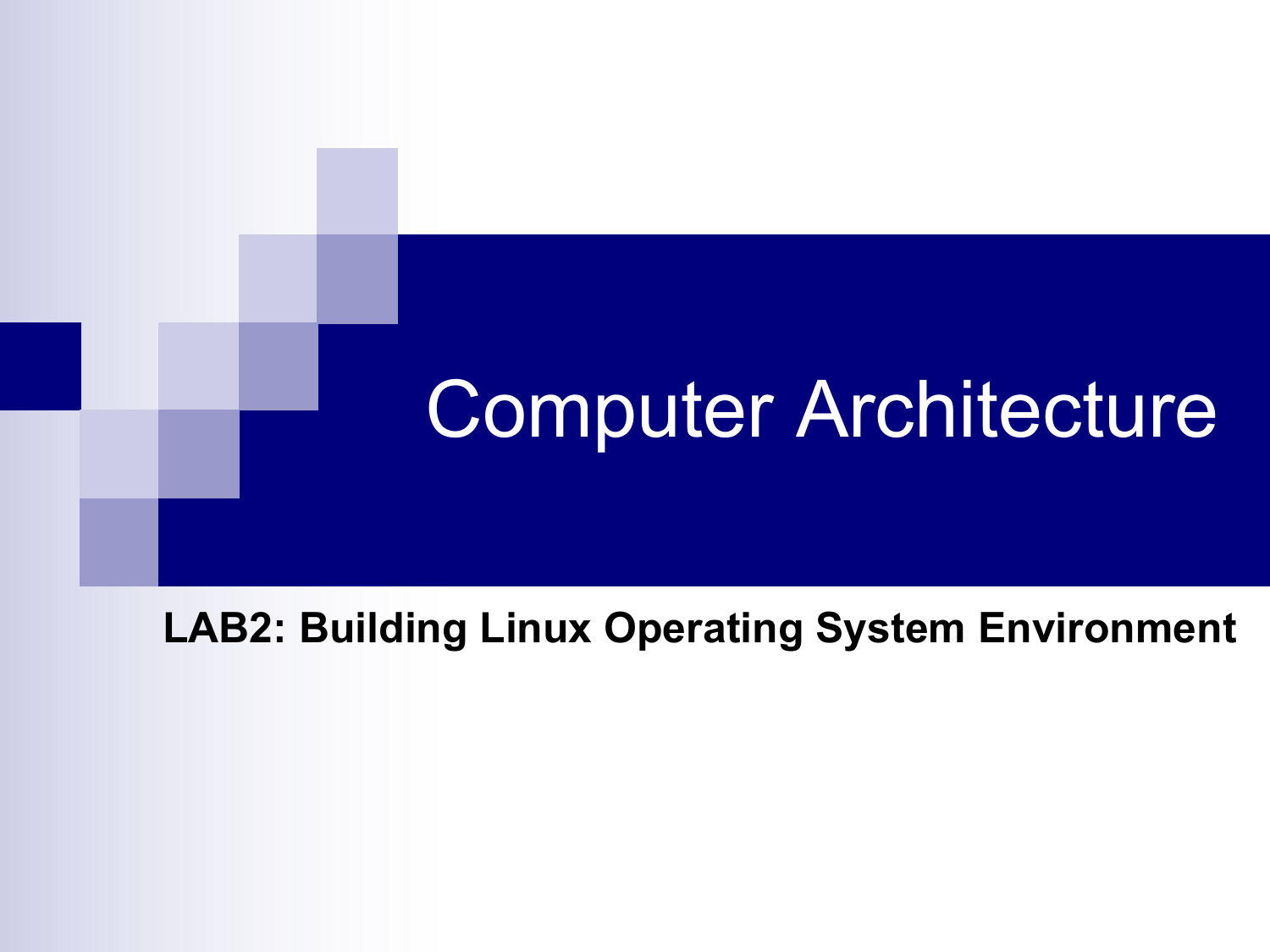# Linux Kernel Introduction

- The Linux kernel is a monolithic Unix-like computer operating system kernel.
- $\blacksquare$  It is a open source software that suit for researcher to develop experiment environment with OS without any cost.

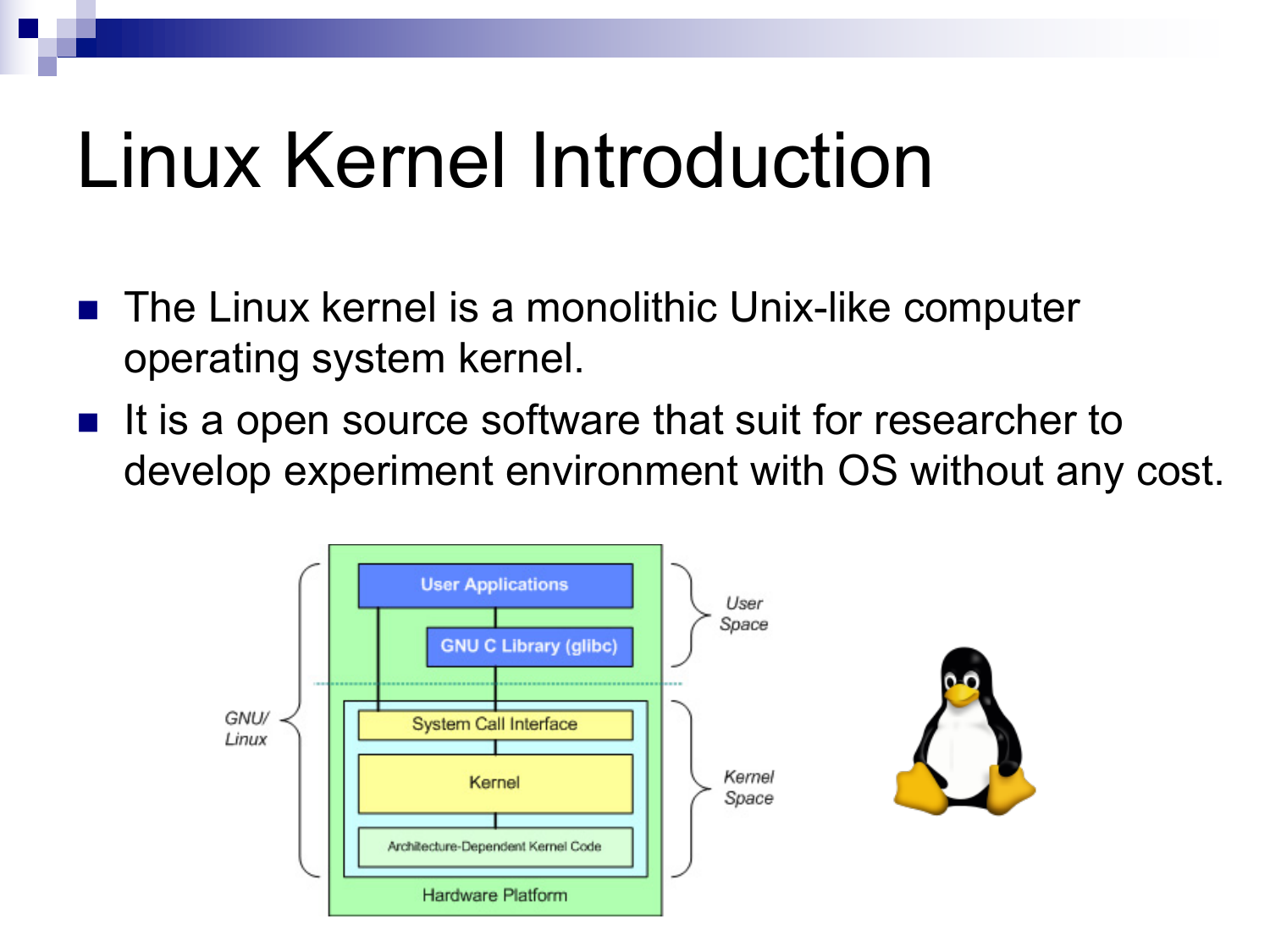# Linux Device-Tree Introduction

- Unlike x86 platform, ARM and others embedded system have various architecture, hardware and platform.
- In early stage of linux kernel(before 2012), each vender need to design specific board code for their own platform and merge into linux kernel, and it produced mess, same functional codes and made kernel hard to be maintained.
- **n** After that Linux ARM core team use Device Tree data structure(derived from SPARC-based system) to descript platform architecture, read by kernel and generate corresponding information

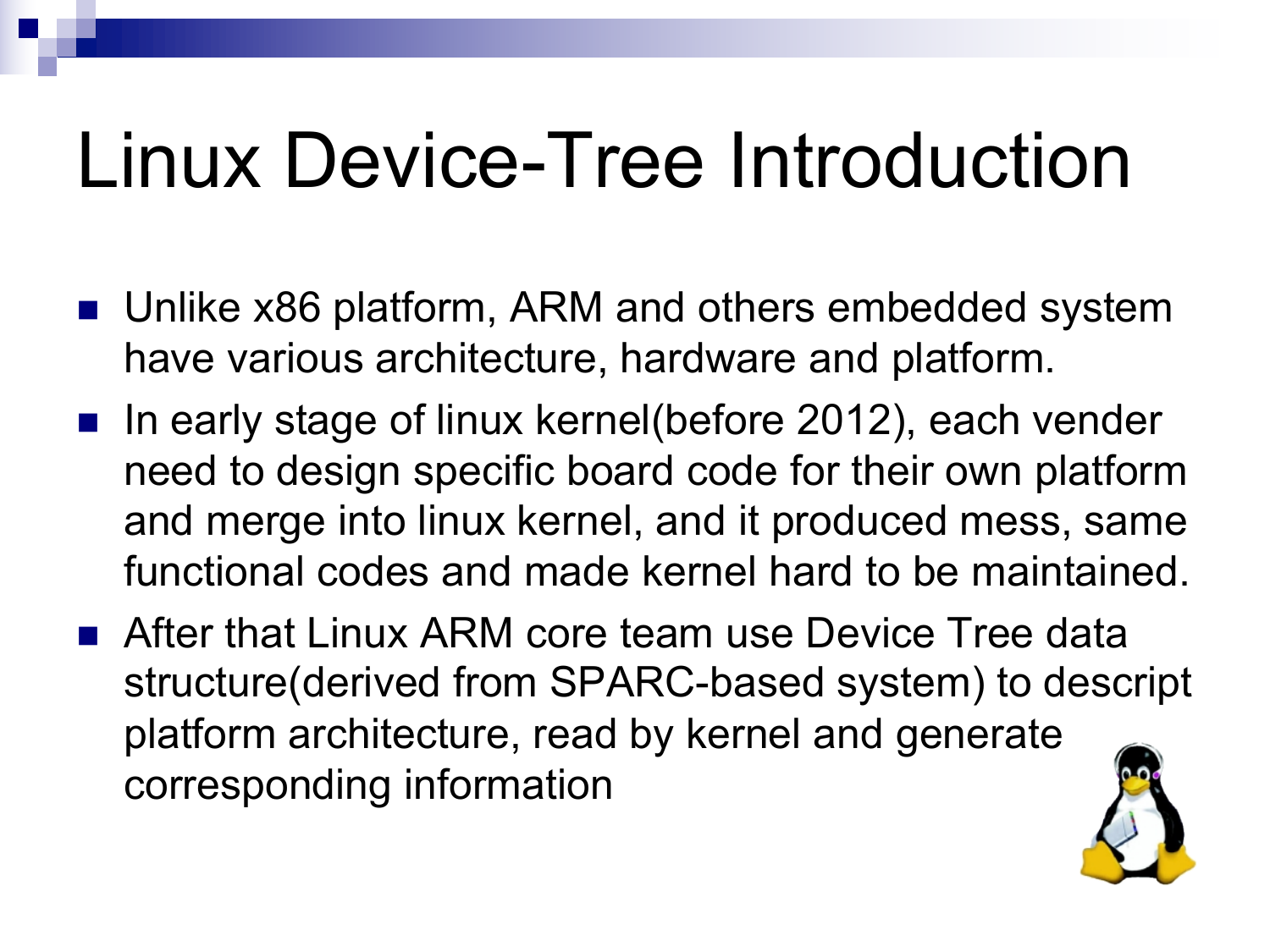## Initrd ramdisk Introduction

- Initrd ramdisk (initrd) is is a scheme for loading a temporary root file system(RFS) into memory.
- In booting process, kernel will start to prepare environment before enter init process of Linux (not init in initrd) by programs in initrd.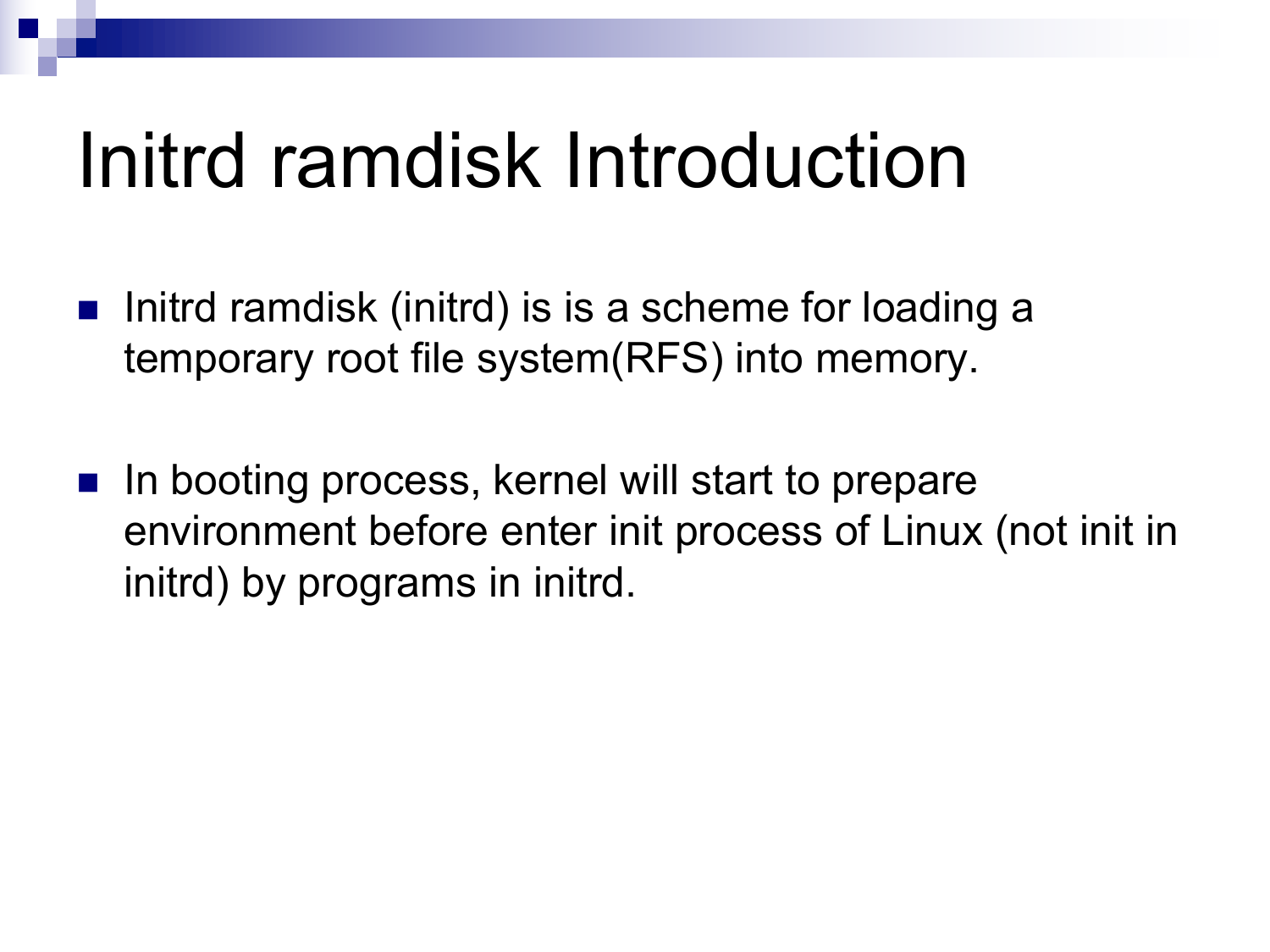## Building ARM Linux Kernel(1/3)

- Get Linux kernel source code
	- ¨ https://cdn.kernel.org/pub/linux/kernel/v4.x/linux-4.14.85.tar.xz
- **Extract** 
	- □ 在家目錄下新增linux-kernel資料夾並將下載的kernel放入此資料夾中
	- □ 此時Linux kernel才可編譯成可用的Image檔
- **Command:** 
	- $\Box$  cd ~/workspace/Src
	- □ wget https://cdn.kernel.org/pub/linux/kernel/v4.x/linux-4.14.85.tar.xz
	- $\Box$  tar -xvf linux-4.14.85.tar.xz -C ~/workspace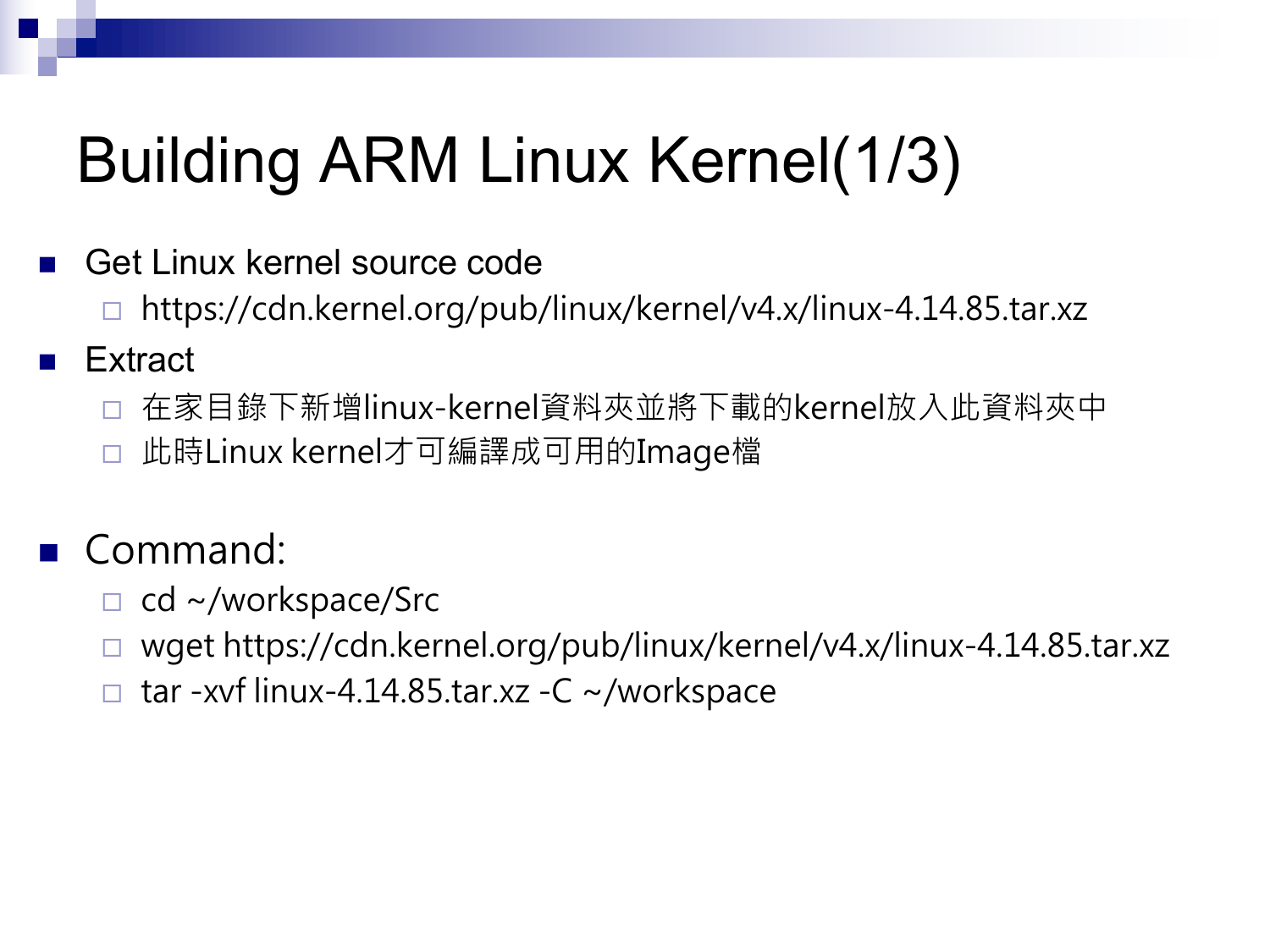### Building ARM Linux Kernel(2/3)

#### Configure

- □ 下載完kernel source code之後,我們必須設定linux kernel的執行平台環境,由 於每個平台的環境不盡相同,我們直接提供realview eb最簡單的設定檔(config-4.14.85-realview-arm1136)。
- □ 將config-4.14.85-realview-arm1136檔案放進workspace資料夾,並更改檔名
- $\Box$  # cp config-4.14.85-realview-arm1136 .config
- $\Box$  # mv .config linux-4.14.85/
- □ linux-4.14.85]# make ARCH=arm menuconfig(選擇EXIT即可離開設定畫面)
- □ 檔案結構示意圖:(上方指令僅供參考,只要符合此檔案結構圖即可)

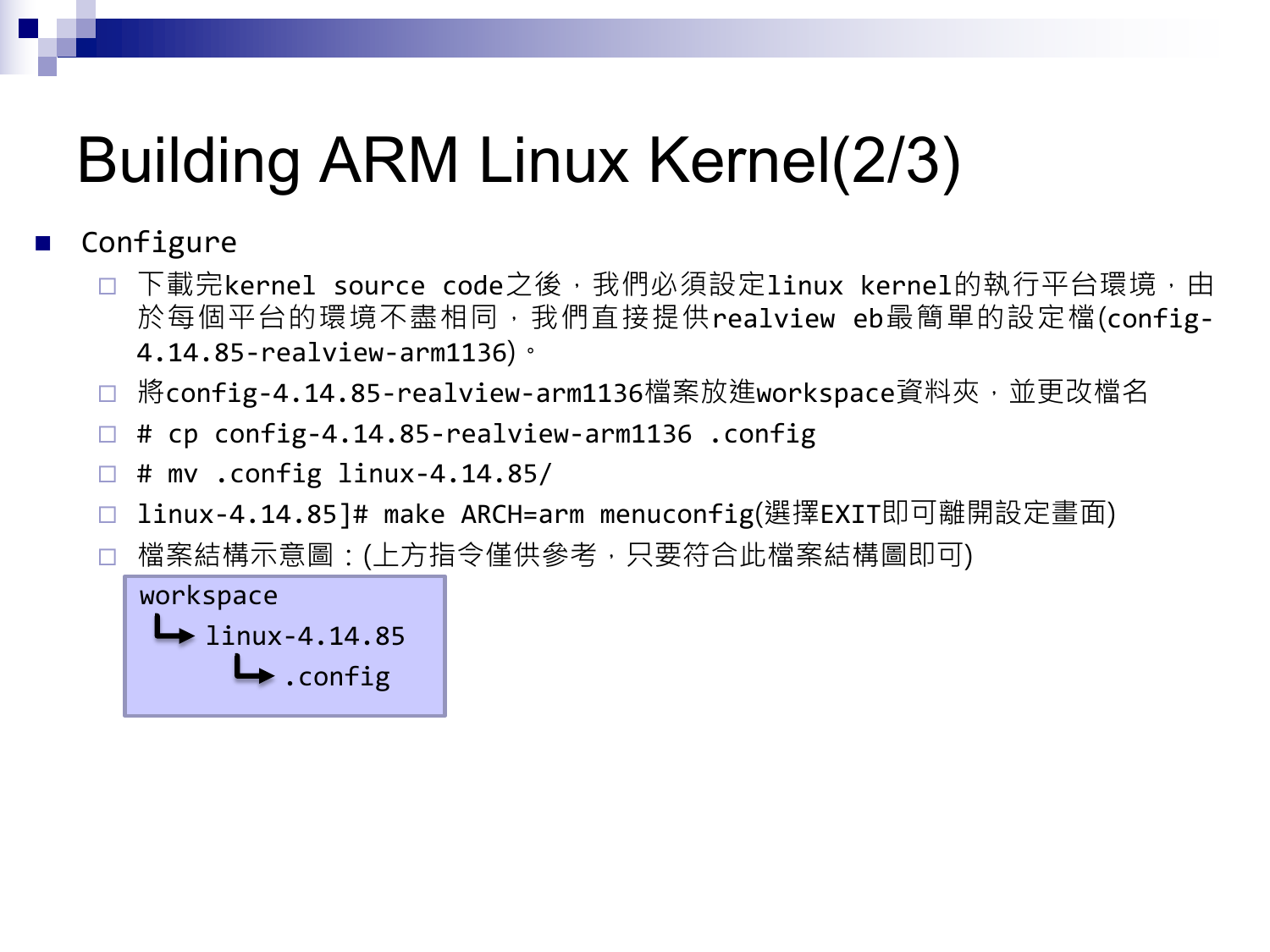### Building ARM Linux Kernel(3/3)

#### Compile

- □ 編譯前必須檢查是否有export cross compiler的路徑
- □ linux-4.14.85]# make ARCH=arm CROSS COMPILE=arm-none-linux-gnueabizImage
- □ linux-4.14.85]# make ARCH=arm CROSS COMPILE=arm-none-linux-gnueabidths
- □ 編 譯 完 成 之 後 , 我 們 所 要 使 用 的 zImage 檔 將 會 產 生 在 1inux-4.14.85 /arch/arm/boot裡面、Device Tree會產生在linux-4.14.85 /arch/arm/boot/dts 裡面,之後我們會透過此檔案來進行Linux作業系統開機的功能。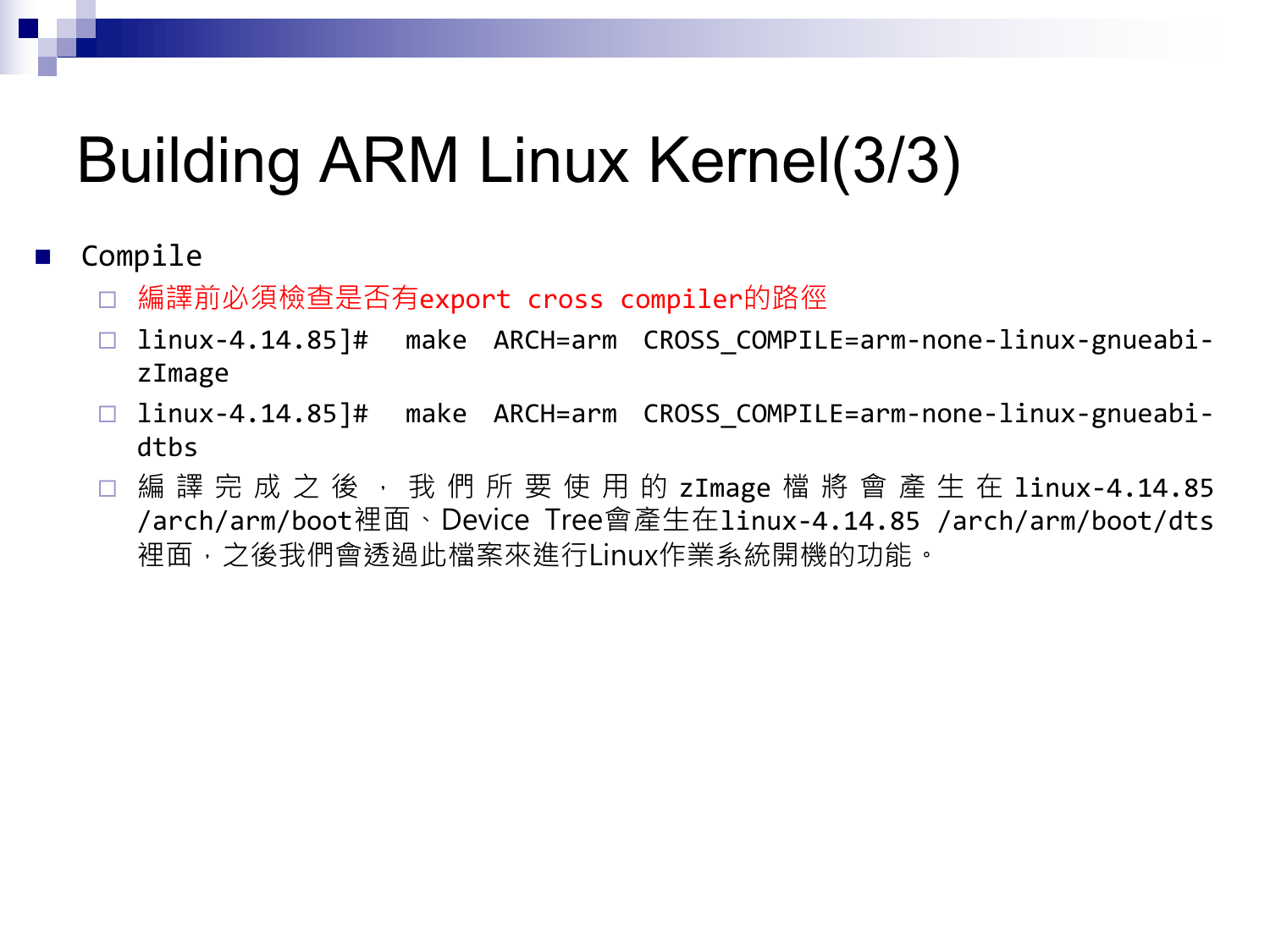### Building Initrd ramdisk

#### Get Busybox

- $\Box$  <http://busybox.net/>
- $\Box$  We use busybox 1.29.3 as example
- **n** Configure and compile
	- □ 和kernel一樣, busybox也需要先經過設定後才可以編譯。我們一樣提供最簡單的 config檔(config-busybox-1.29.3),記得將config-busybox-1.29.3 修改檔名 成.config。
	- □ 將此config檔放入解壓縮後的busybox資料夾
	- □ 檔案結構示意圖:



- □ busybox-1.29.3]# make ARCH=arm menuconfig
- □ 設定結束後即可進行編譯
- ¨ busybox-1.29.3]# make ARCH=arm CROSS\_COMPILE=arm-none-linux-gnueabi-
- □ busybox-1.29.3]# make install CROSS COMPILE=arm-none-linux-gnueabi-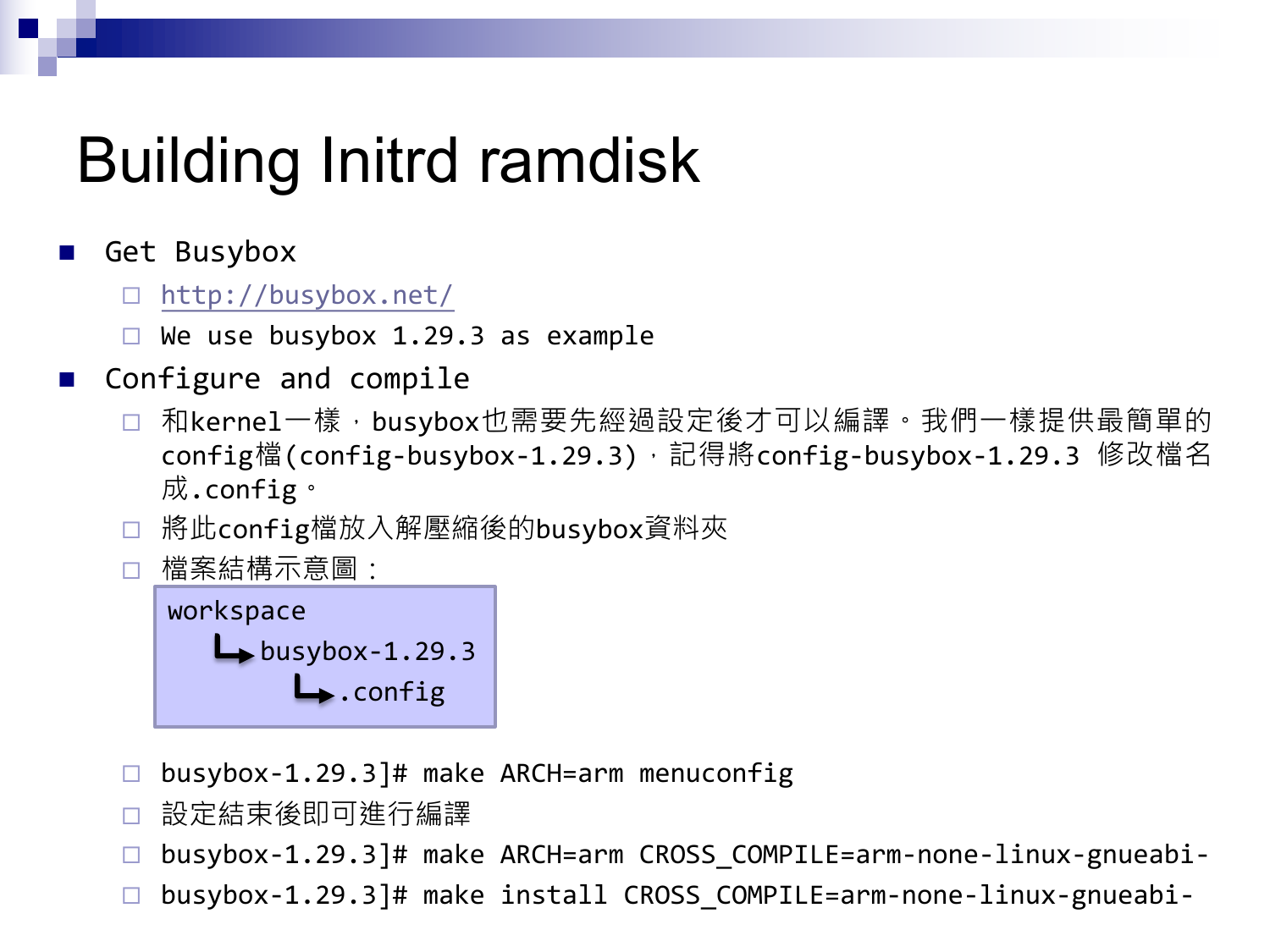### Building Initrd ramdisk (Cont.)

#### **n** File system setting

- □ 安裝成功之後, busybox-1.29.3資料夾下會多一個"\_install"資料夾,裡面只包含 最基本的資料夾(bin,sbin,usr)還有執行檔linuxrc。此執行檔為linux kernel開 機完成後所要執行的第一個程式。我們先將其名字改為init。
- □ 接著要新增必要的資料夾: dev, etc, lib, opt, proc, sys, tmp, var, home □ 檔案結構示意圖:

### busybox  $\rightarrow$  busybox-1.29.3  $ightharpoonup$  install  $\rightarrow$  bin,sbin,usr,dev,etc,lib,opt,proc,sys,tmp,var,home

- □ 注:教材有附上etc.tar.gz,解壓縮之後有etc資料夾可直接使用。
- 其中最重要的就是etc,裡面放置著各個必要的環境設定檔。
- □ (以下為lib資料夾內容詳細說明,可自行練習)
- □ lib内則是要放置cross compiler的函示庫檔,也就是LAB1中所提到的qemu-arm執行 時後面必須接上-L {library-path}。將library-path中所有的\*.so檔案複製到lib 資料夾下即可。
- $\Box$  \_install\$ cp -P ~/workspace/arm-2014.05/arm-none-linux-gnueabi/libc/lib/\* ./lib/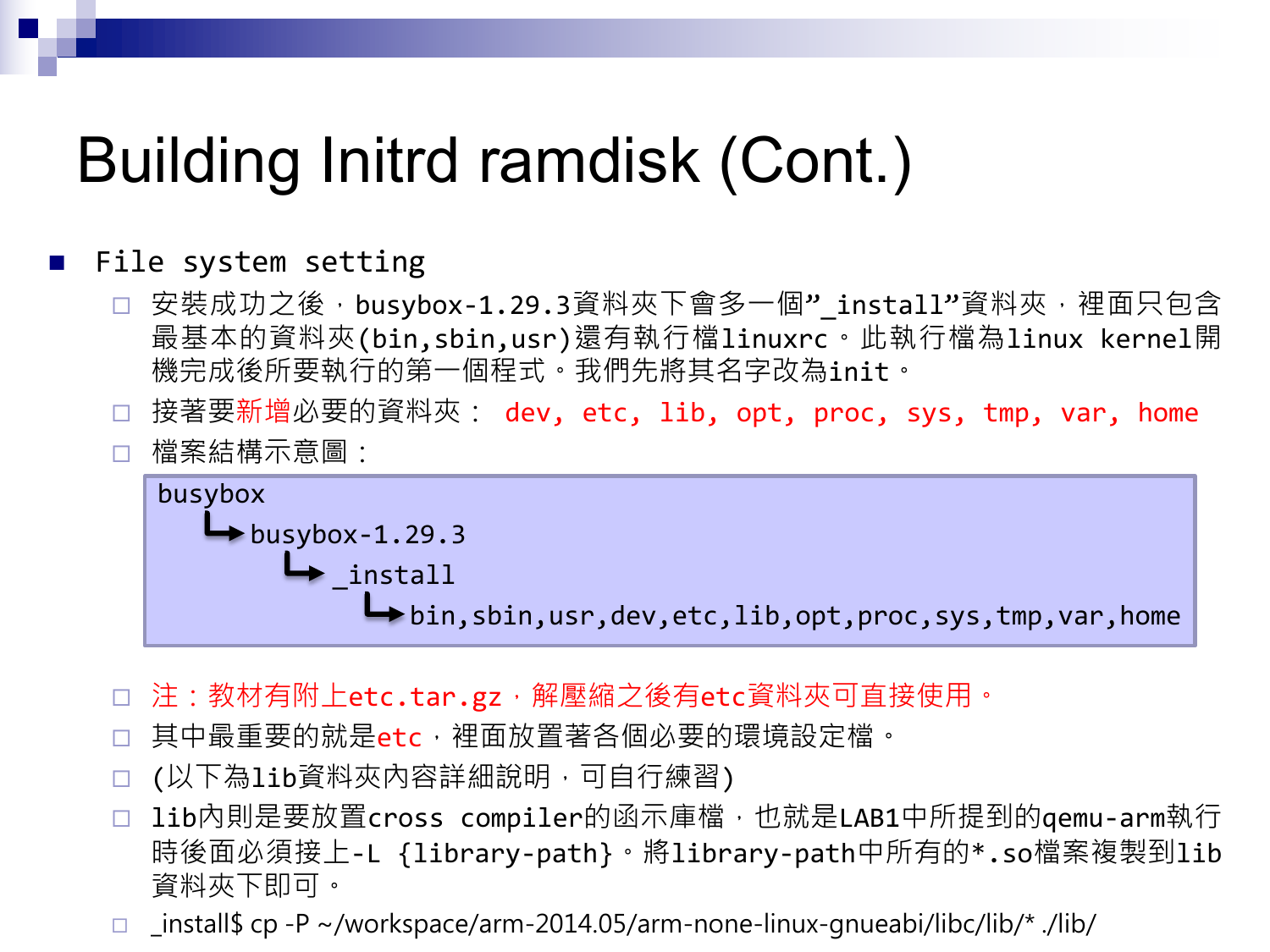### Building Initrd ramdisk (Cont.)

#### ■ Build Initrd ramdisk

- □ 按照上述步驟編譯完成之後,我們即可將這些檔案與資料夾壓縮成Initrd ramdisk以提供開機使用。
- □ 對於設定檔有興趣的,可以繼續研究etc中各個檔案。
- □ 注意: /etc/init.d資料夾中的rcS檔案為init執行後會去讀入的script檔,也是 整個環境的初始設定檔。因此必須修改檔案格式為可執行檔 (# chmod 755 rcS)
- $\Box$  # cd install
- $\Box$  \_install]# find . | cpio -H newc -o > ../initrd
- $\Box$  \_install]# gzip -f ../initrd
- □ busybox-1.29.3資料夾下產出 initrd.gz,此檔即為我們所要使用的Initrd ramdisk。

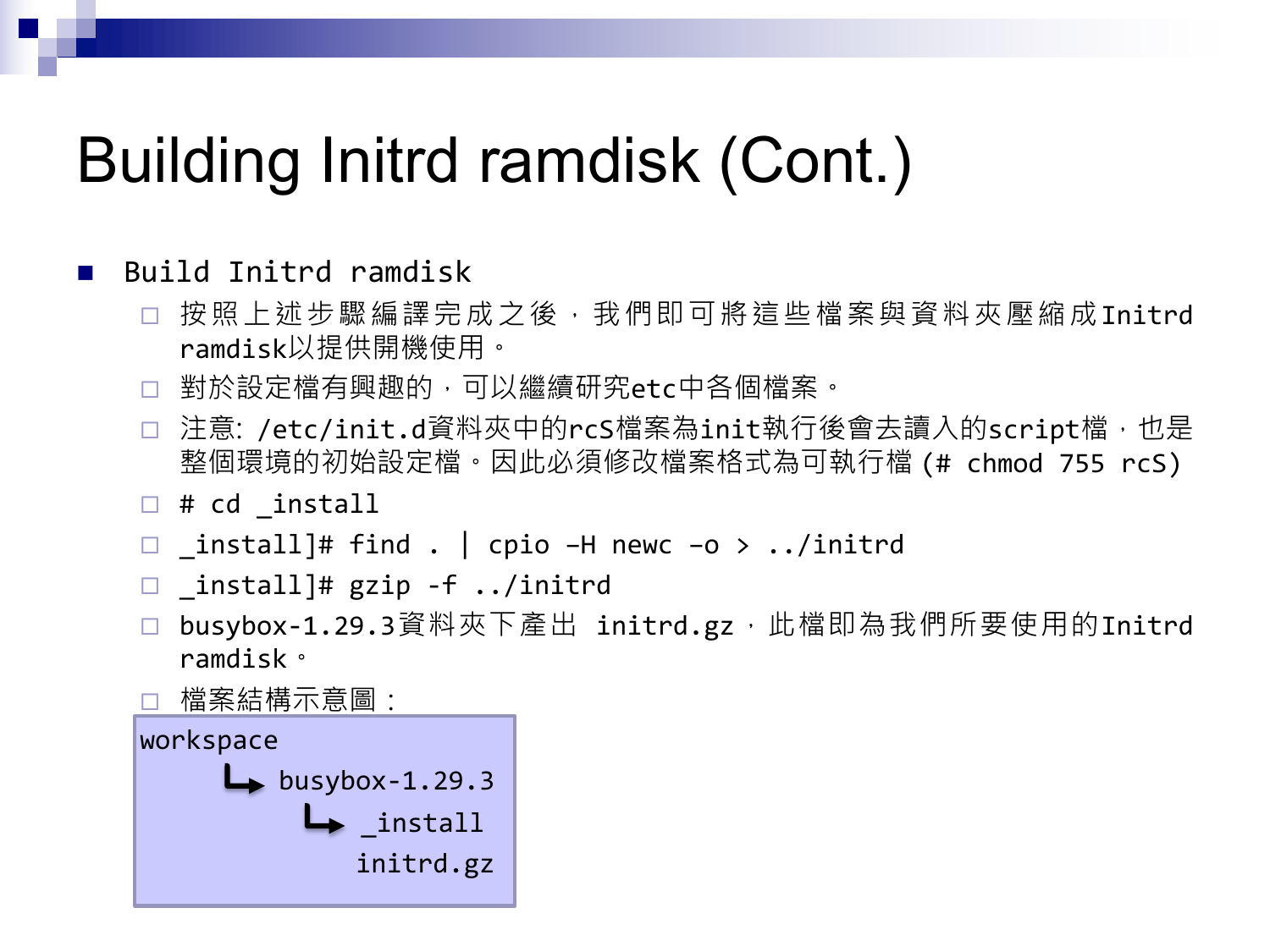### Running Linux System on QEMU

- n Necessary Files: qemu-system-arm, zImage, initrd.gz armrealview-eb.dtb
	- □ 在經過前面的步驟後,我們可以取得這些必要的檔案。先新增一個資料夾: qemutest,然後將這些必要檔案擺放到此資料夾中(可用複製或是使用 ln -s 做鏈結)。
	- ¨ 檔案路徑:
		- qemu-system-arm: qemu-bin-3.0.0/bin
		- zImage: linux-4.14.85/arch/arm/boot/
		- Initrd.gz: buzybox-1.29.3/
		- Device tree: linux-4.14.85/arch/arm/boot/dts/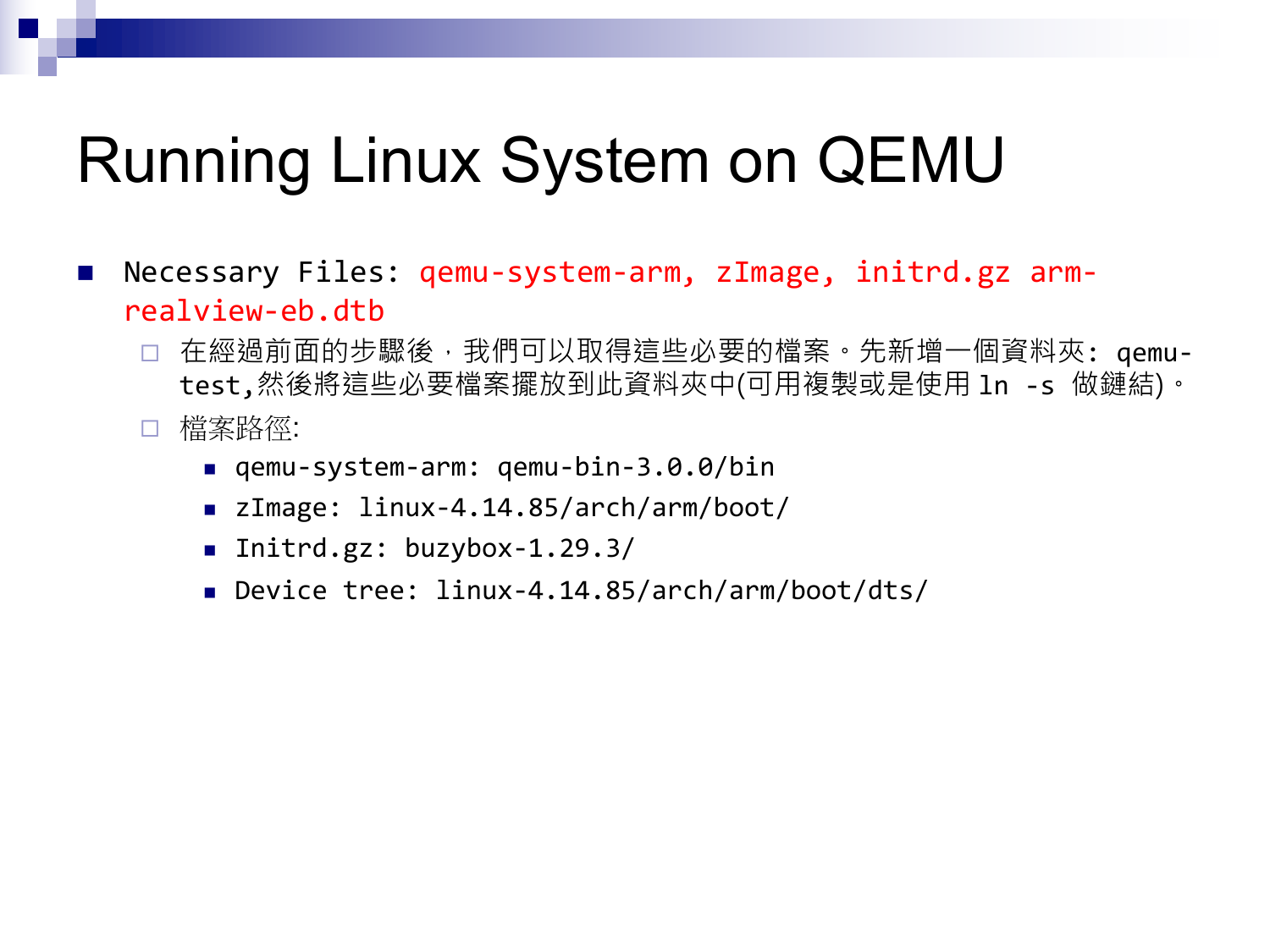### Running Linux System on QEMU

- qemu-test]# ~/workspace/qemu-bin-3.0.0/bin/qemu-system-arm -M realview-eb -m 128M -cpu arm1136 -kernel zImage initrd ./initrd.gz -nographic -serial mon:stdio -dtb armrealview-eb.dtb
	- □ 上述指令代表意義為:
		- 我們選取了realview emulation board當作模擬平台
		- 平台上的CPU我們選擇了ARM1136
		- linux kernel則為我們所編譯出來的zImage
		- Linux Device tree是Kernel 提供的arm-ralview-eb.dtb
		- root file system也是我們編譯的initrd.gz
		- <sup>n</sup> 不開啟圖形化介面
	- □ 此外根據不同的平台與Linux核心設定,模擬所下的參數也會不一樣。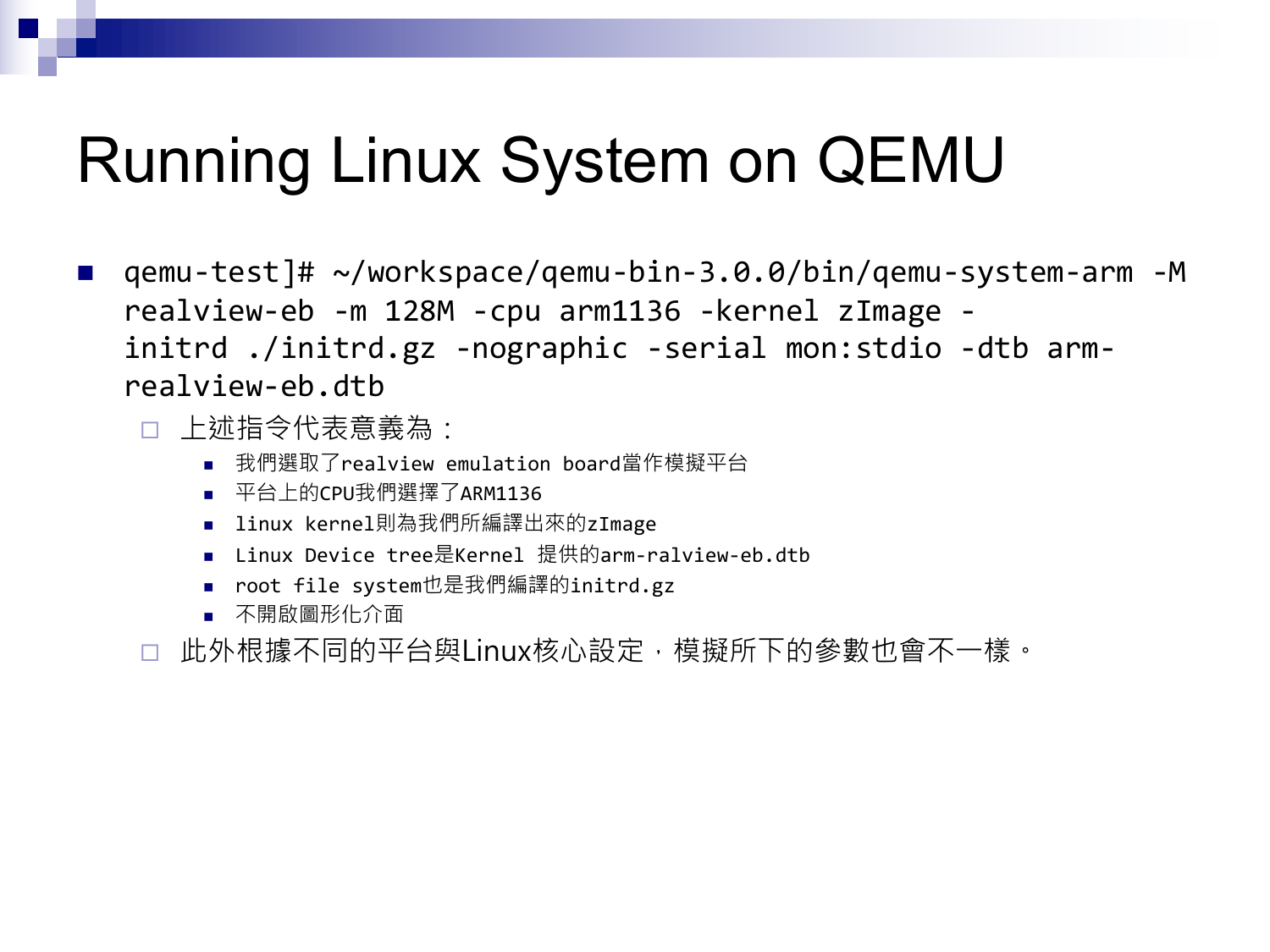### Running Linux System on QEMU(Cont.)

#### ■ 正常執行後,可於終端機看到開機畫面:

#### Serial: AMBA PL011 UART driver

10009000.serial: ttyAMA0 at MMIO 0x10009000 (irq = 25, base baud = 0) is a PL011 rev1 console [ttyAMA0] enabled 1000a000.serial: ttyAMA1 at MMIO 0x1000a000 (irq = 26, base baud = 0) is a PL011 rev1 1000b000.serial: ttyAMA2 at MMIO 0x1000b000 (irq = 27, base baud = 0) is a PL011 rev1 1000c000.serial: ttyAMA3 at MMIO 0x1000c000 (irq = 28, base baud = 0) is a PL011 rev1 OF: amba device add() failed (-19) for /fpga/ssp@1000d000 clocksource: Switched to clocksource arm.sp804 Unpacking initramfs... Freeing initrd memory: 2656K workingset: timestamp bits=30 max order=15 bucket order=0 io scheduler noop registered io scheduler deadline registered (default) io scheduler mg-deadline registered io scheduler kyber registered p1061 gpio 10013000.gpio: PL061 GPIO chip @0x10013000 registered p1061 gpio 10014000.gpio: PL061 GPIO chip @0x10014000 registered p1061 gpio 10015000.gpio: PL061 GPIO chip @0x10015000 registered realview-soc soc: RealView Syscon Core ID: 0xc1400400, HBI-140 rtc-p1031 10017000.rtc: rtc core: registered p1031 as rtc0 versatile reboot driver registered rtc-p1031 10017000.rtc: setting system clock to 2018-12-05 07:34:14 UTC (1543995254) Freeing unused kernel memory: 1024K Root file system mounted successfully, now running /etc/init.d/rcS... Mounting proc filesystem... input: AT Raw Set 2 keyboard as /devices/platform/fpga/10006000.kmi/serio0/input/input0 Mounting sys filesystem... Generating device files...

BusyBox v1.29.3 (2018-12-05 15:09:13 CST) built-in shell (ash) Enter 'help' for a list of built-in commands.

Set search library path in /etc/profile Set user path in /etc/profile / # input: ImExPS/2 Generic Explorer Mouse as /devices/platform/fpga/10007000.kmi/serio1/input/input2 random: fast init done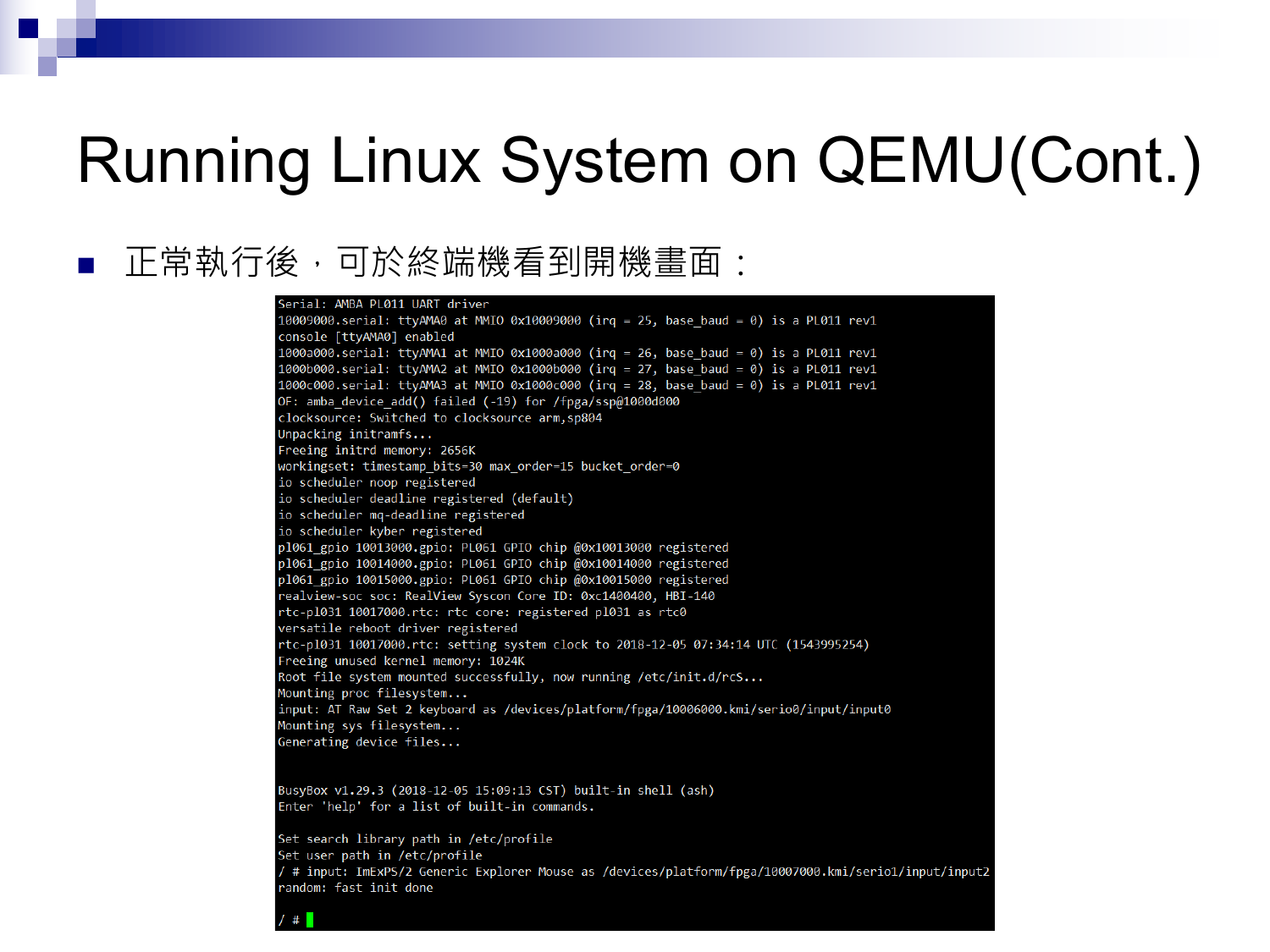### Running Application in Linux System

- n 前面我們提過採用qemu-arm執行cross compiler編譯出來的程式。 現在,我們將這隻程式放入busybox的\_install/home資料夾中並且再 次產出initrd.gz
	- 必須注意\_inistall資料夾中是否有前次殘留的initrd.gz,必須移除,否則 會造成initrd.gz過大的情況。
	- 執行結果如下張投影片所示。
	- □ 必須注意lib内是否有必要的\*.so檔,因為我們編譯的程式是採用動態函示 庫編譯。